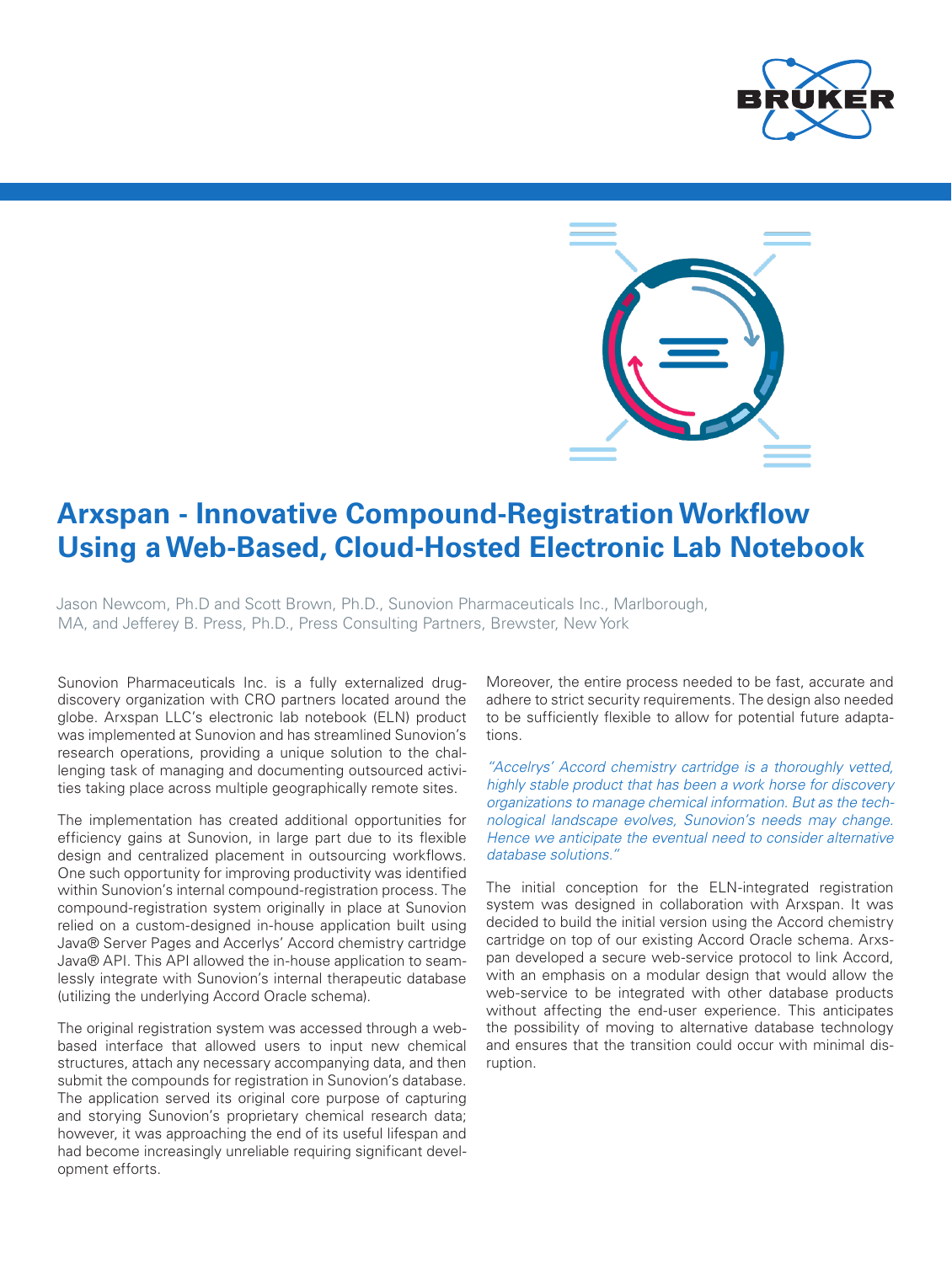*"The design phase occurred over roughly 8-10 hours during the span of two weeks. It then took approximately 6-8 months to thoroughly test and optimize to establish the final protocols. As with any highly novel project, there were a few unanticipated challenges and unique roadblocks that developed along the way. Additionally, the requested deliverables evolved as we adapted feedback on the new system from users during testing.Due to the consistently clear communication between Sunovion and Arxspan, all hurdles were successfully navigated in a timely manner to arrive at a product that met or exceeded our expectations."*

The end result was a highly adaptive service that replaced Sunovion's entire registration workflow from concept declaration to secure and accurate CRO compound registration. The integrated design (Figure 1) uses the cloud-hosted ELN, but maintains the integrity of proprietary information behind Sunovion's corporate firewall.

*"A significant aspect in the design of the ELN-housed registration system is its unique ability to allow CRO scientists to register new chemical compounds without risking the integrity of Sunovion's proprietary database."* 



Figure 1: Sunovion integration of Arxspan and compound registration

A full description of the new registration workflow can be broken down into a number of interactive and automated steps, which are described in detail:

## **Step 1–Requesting Compounds:**

The new workflow for the ELN-based registration procedure begins when a Sunovion scientist, or principle investigator (PI), conceptualizes a list of compounds, which becomes the table of contents (TOC) of a notebook. The TOC is easily generated by uploading a file containing the compound structural information (e.g. a ChemDraw CDX file). The ELN performs several procedural checks after the user uploads a new chemical file, including a structure search across the entire ELN performed automatically for each new molecule. This search alerts the PI to any potential duplicate structures present in the ELN database (Figure 2).

*"A unique feature of the compound upload process is that a chemist can upload a single Chem-Draw® file to the ELN and have a duplicate check performed for every compound in the file."*



Figure 2: Duplicate checking process. Entry A–compound has previously been requested (ELN-ID), but not synthesized. Each instance in which a compound has been requested is logged (e.g. notebook DEMO-01102). Upon registration the compound will receive a new SEP-ID. Entry B–structure has been requested (ELN-ID) and synthesized (SEP-ID). Upon registration this compound will receive a new lot (batch) number. Entry C–compound is new. There is no record of this compound in Arxspan or the corporate database. The PI can choose to incorporate some or all of the requested compounds into the TOC of a newly created notebook using the results from the duplicate checking process.

## **Step 2–Table of Contents:**

The TOC (Figure 3) of a new notebook serves multiple purposes: 1) it constitutes a work order request that is sent to a CRO; 2) it establishes an audit trail that preserve the origination of each chemical structure in the notebook; 3) it serves as a quality-control check during the registration of a chemical structure; and 4) it provides a simple interface to monitor progress for each compound as it progresses through the workflow of an external CRO scientist.

Every compound requested for synthesis gets assigned a unique ELN identification number (ELN-ID), which allows each compound to be individually tracked. The ELN-ID is used to refer to any particular compound during communications between the CRO and the PI until the compound has been synthesized.the PI until the compound has been synthesized.



Figure 3: The TOC of a new notebook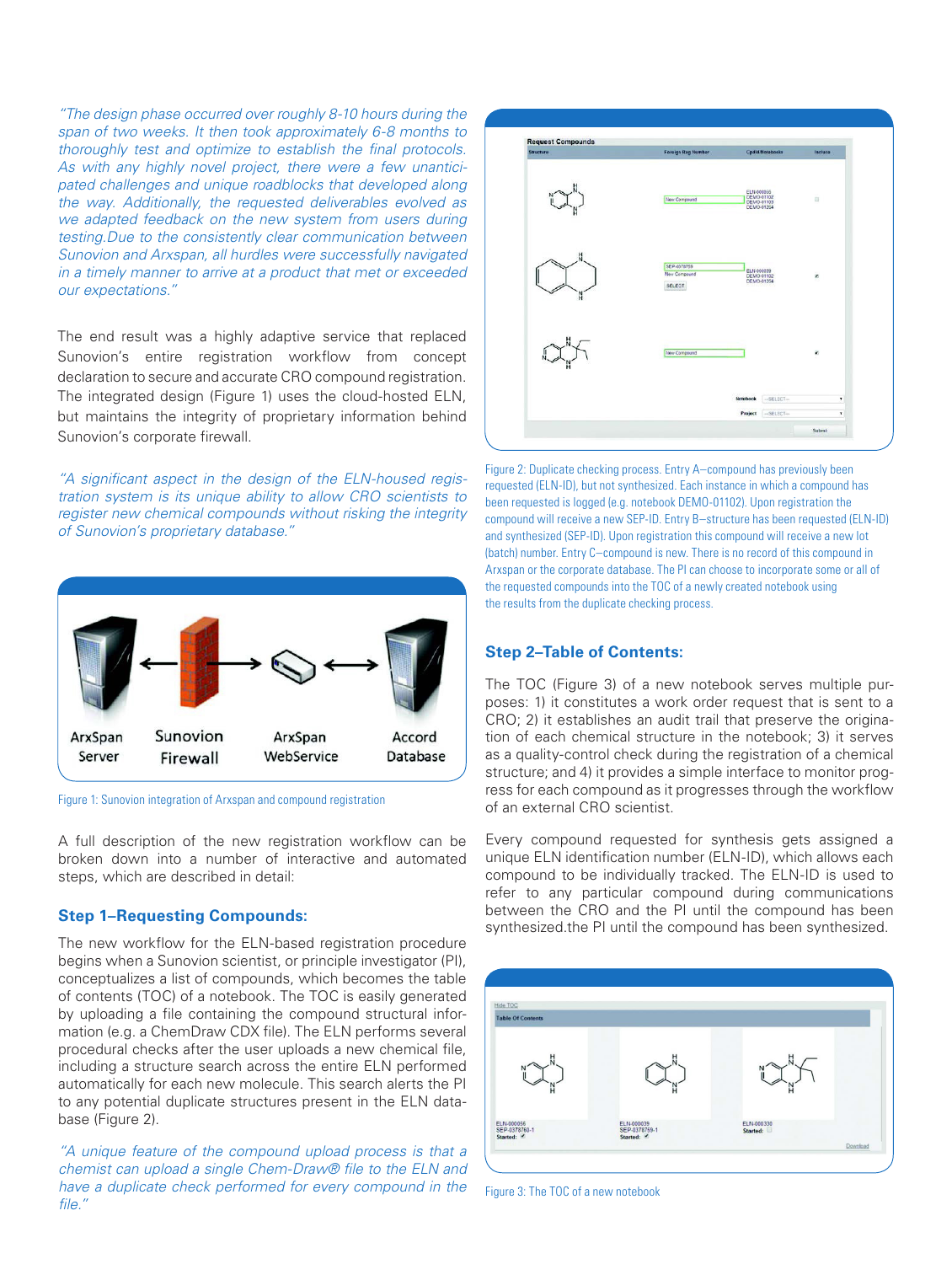#### **Step 3–CRO Registration:**

Upon successful synthesis, a CRO scientist initiates the Sunovion registration procedure by clicking on a link labeled "Register" under the compound product tab (Figure 4). The ELN then performs another series of quality control checks and internal audits to eliminate common mistakes. For example, a compound can only be registered if the structure drawn by the CRO matches exactly a structure from the corresponding TOC. IF the compound does not exactly match the structure in the TOC, the registration will be halted and the CRO scientist will receive a structural alter error message (Figure 5). This qualitycontrol check is essential to ensure that only correct structural information is loaded into Sunovion's database. Furthermore, it ensures that only compounds designed by the PI can be registered, which helps maintain clear audit trails for compound design.



Figure 4: Initiation of the registration process by the CRO



Once the structural information has been determined to be correct, compound registration proceeds (Figure 6). The ELN contacts the Arxspan web service to perform a standard battery of corporate database quality-control checks. Compounds that successfully pass these checks receive a new, unique identification number. Compounds that have no record in the corporate database will receive a new SEP-ID; compounds that have an existing record will receive a new lot (batch) number.

| <b>Register Compound</b> |                         |
|--------------------------|-------------------------|
| Notebook Name*           | Purity <sup>*</sup>     |
| DEMO-01264               | 98%                     |
| Date Synthesized*        | <b>Amount Prepared®</b> |
| 21-Feb-14                | 50 mg                   |
| <b>Chemical Name*</b>    | <b>Salt Name</b>        |
| 1.2.3.4-tetrahydropyridc | $-SELECT-$<br>۰         |
| Page#*                   | <b>Comments</b>         |
| DEMO-01264 - 002         |                         |

Figure 6: The web-service integrated registration screen, which is configured to push only requested information into the Accord database.

#### **Step 4–Record Keeping:**

**Figure 3** iD. Upon successful registration, the CRO scientist closes and The web service returns the SEP-ID to the ELN (Figures 7 and 8) such that a compound is assigned both an ELN-ID and SEPsigns the experiment, and the TOC is updated to show the status change. The SEP-ID and ELN-ID, now fully embedded in the ELN, provide Sunovion scientists and CRO scientists with an easy search handle if follow-up on the compound is warranted.



Figure 7: The SEP-ID is captured on the experiment page for easy reference.



Figure 8: The SEP-ID is captured in the TOC to serve as quick status update.